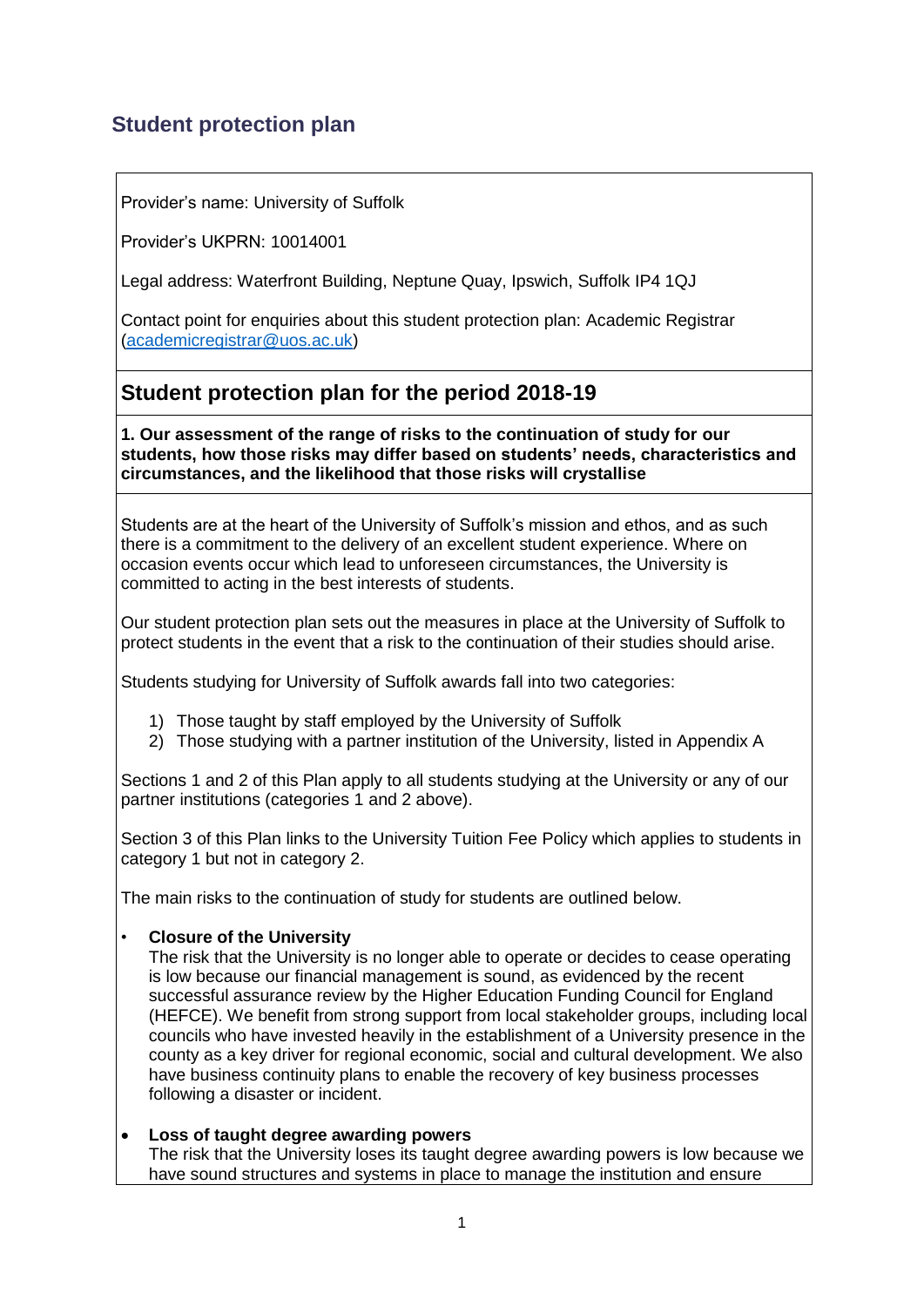alignment with the conditions of registration set by the Office for Students (OfS). We have a demonstrable track record in effectively managing quality and academic standards, as evidenced through our successful application for taught degree awarding powers and our Quality Assurance Agency (QAA) higher education review outcome in 2015. We also achieved positive outcomes in the 2016-17 HEFCE annual provider review process (with no required action in relation to financial sustainability, good management and governance, and quality and standards matters) and in the HEFCE assurance review in January 2018.

## • **Closure of a location of study**

The risk that the University decides to close a location of study is low because we are a small institution operating from a campus which is fit-for-purpose, with the potential for expansion as provision grows. Where the University delivers provision involving professional practice in the workplace (for example in health), strong relationships with stakeholders ensures continuity of placement provision for students.

## • **Closure of a course and/or subject area**

As a relatively small institution with some small cohort sizes, there is a modest risk that the University will make a strategic decision to close a course where it becomes unsustainable. However, the risks to continuity of study are low because it is standard practice (as outlined in the University's [procedure for the suspension or withdrawal of](https://www.uos.ac.uk/sites/default/files/Course-suspension-withdrawal-procedure.pdf)  [existing courses\)](https://www.uos.ac.uk/sites/default/files/Course-suspension-withdrawal-procedure.pdf) to teach out existing students for the remainder of their studies.

## • **Suspension or revocation of the University's Tier 4 sponsor licence**

The risk that the University has its Tier 4 sponsor licence revoked or suspended by UK Visas and Immigration (UKVI) is moderate. This is because of the relatively small number of international Tier 4 students recruited by the University and the resulting potential for individual visa refusals to have a disproportionate effect on the University's overall refusal rate.

- **Loss of accreditation from Professional, Statutory or Regulatory Bodies (PSRBs)** The risk of loss of accreditation from PSRBs (for example the Nursing and Midwifery Council and the Health and Care Professions Council) is low because the University has a sound track record in ensuring that it operates in accordance with PSRB requirements. The University maintains strong stakeholder relationships, for example with commissioning bodies and placement providers in health, with regular monitoring of performance which enables early intervention where any issues arise.
- **Disruption of University activities through sustained industrial action by University staff**

In light of the ongoing dispute within the sector regarding the Universities Superannuation Scheme and the resultant disruption to study within some institutions (not currently the University of Suffolk) because of strike action, the risk of disruption of University activities as a result of sustained industrial action by University staff is moderate.

- **Disruption to course delivery as a result of the unanticipated departure or prolonged absence of key members of academic staff** The risk of disruption to course delivery as a result of the unanticipated departure or prolonged absence of key members of academic staff is moderate because of the small size of some course teams.
- **Loss of access to specialist resources** There is a modest risk of loss of access to specialist resources for a small number of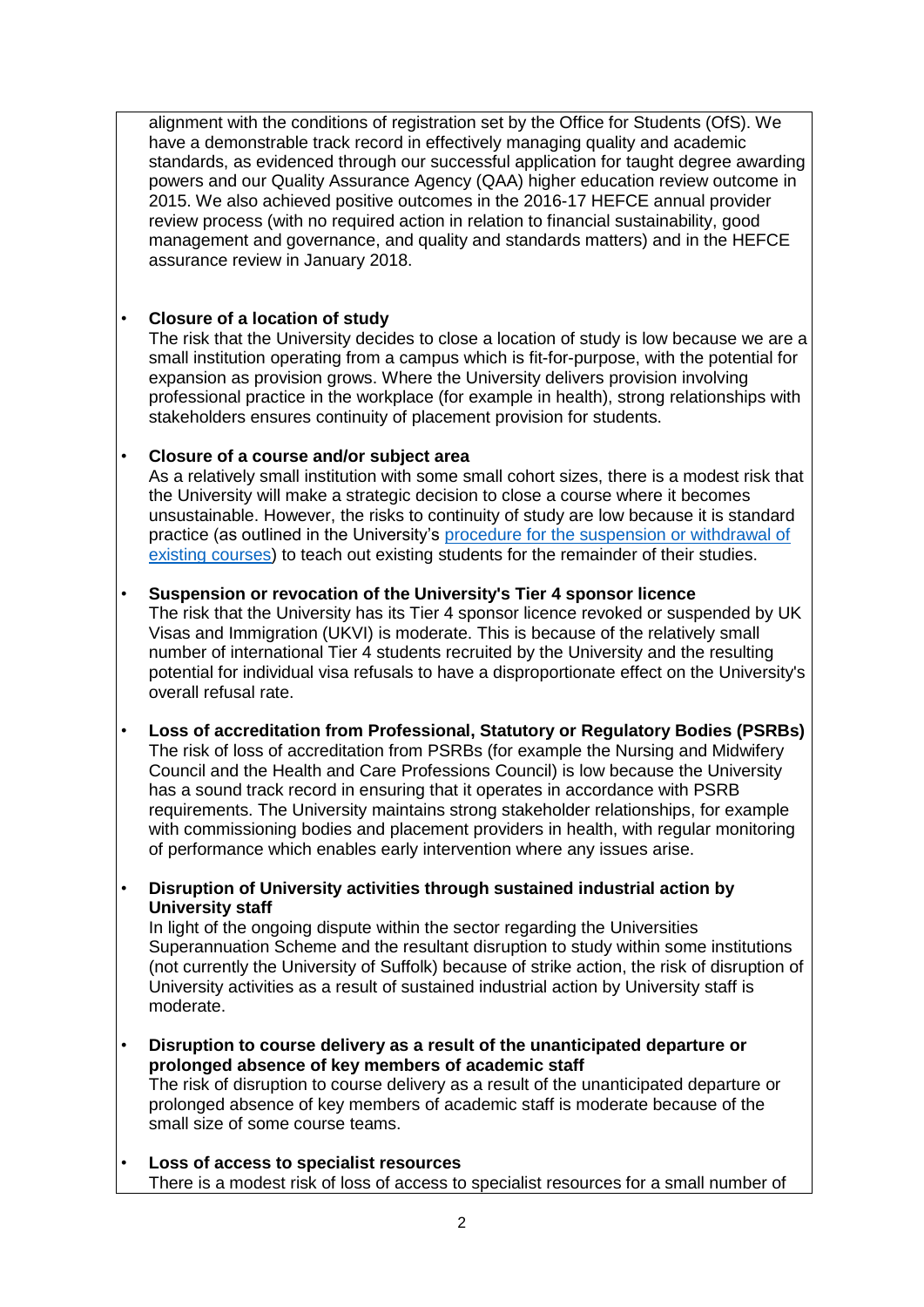courses, predominantly in STEM and health sciences subjects where expensive equipment is used to support course delivery.

#### • **Termination of a partnership arrangement**

The institutional risk of termination of a partnership arrangement causing risks to the continuity of study is low. The University strives to develop long-term, stable relationships with partner institutions, and there is careful scrutiny of potential partners in order to effectively manage risk. A mutual commitment to protecting students' interests in the event of termination is outlined in all partnership collaboration agreements. In some isolated instances (especially for newer partnerships, including those under development that may become operational during the period covered by this student protection plan), there is a moderate level of risk to the continuity of study for partner students because relationships may be less well established; partners may be more exposed to financial and/or regulatory risk; and/or partners may be working with more than one awarding body with potential for a change in strategic approach within the partner.

Routine changes to courses to secure ongoing enhancement will not trigger this plan. The University's approach to making such changes and the required consultation with students is detailed in the [procedure for the approval of changes to existing courses.](https://www.uos.ac.uk/sites/default/files/Course-modification-procedure.pdf) Changes may also be made in consultation with students as part of cyclical University course re-approval processes as outlined in the [procedure for the reapproval of existing courses.](https://www.uos.ac.uk/sites/default/files/Course-reapproval-procedure.pdf)

#### **2. The measures that we have put in place to mitigate those risks that we consider to be reasonably likely to crystallise**

In the event that those risks that we consider to be moderate or modest above materialise, we will take the following steps to mitigate the risks to students' continuity of study.

## **Closure of a course**

The University's [procedure for suspension or withdrawal of an existing course](https://www.uos.ac.uk/sites/default/files/Course-reapproval-procedure.pdf) outlines the approach to handling course closure both within the University and in partner institutions, including arrangements for student consultation. The procedure has been informed by the expectations of the UK Quality Code, the [Higher Education course](http://www.hefce.ac.uk/media/HEFCE,2014/Content/Regulation/Student,protection/Statement_good_practice.pdf)  [changes and closures statement of good practice,](http://www.hefce.ac.uk/media/HEFCE,2014/Content/Regulation/Student,protection/Statement_good_practice.pdf) and relevant consumer protection legislation. In order to seek approval for course closure, course teams are required to provide an exit strategy (as part of a course discontinuation form) which outlines a clear plan for students to be able to complete their course without compromising academic standards and the quality of their learning experience. This exit strategy must be informed by full and early consultation with all affected students.

In the event of course closure the University will, in the first instance, make arrangements to teach out current students. This means that we commit to ensuring the course can be completed within the University or at the relevant partner institution by all currently enrolled students, even though the course is being discontinued and we will not recruit any further students to the same course. If the decision to close the course is prompted by concerns about quality or academic standards, we will secure internal and/or external academic advice and guidance in order to ensure that academic standards are safeguarded and that the quality of the student learning experience maintained during the teach out phase.

If, exceptionally, teach out is not possible, we will support individual students in transferring to an alternative course. Depending on student's individual circumstances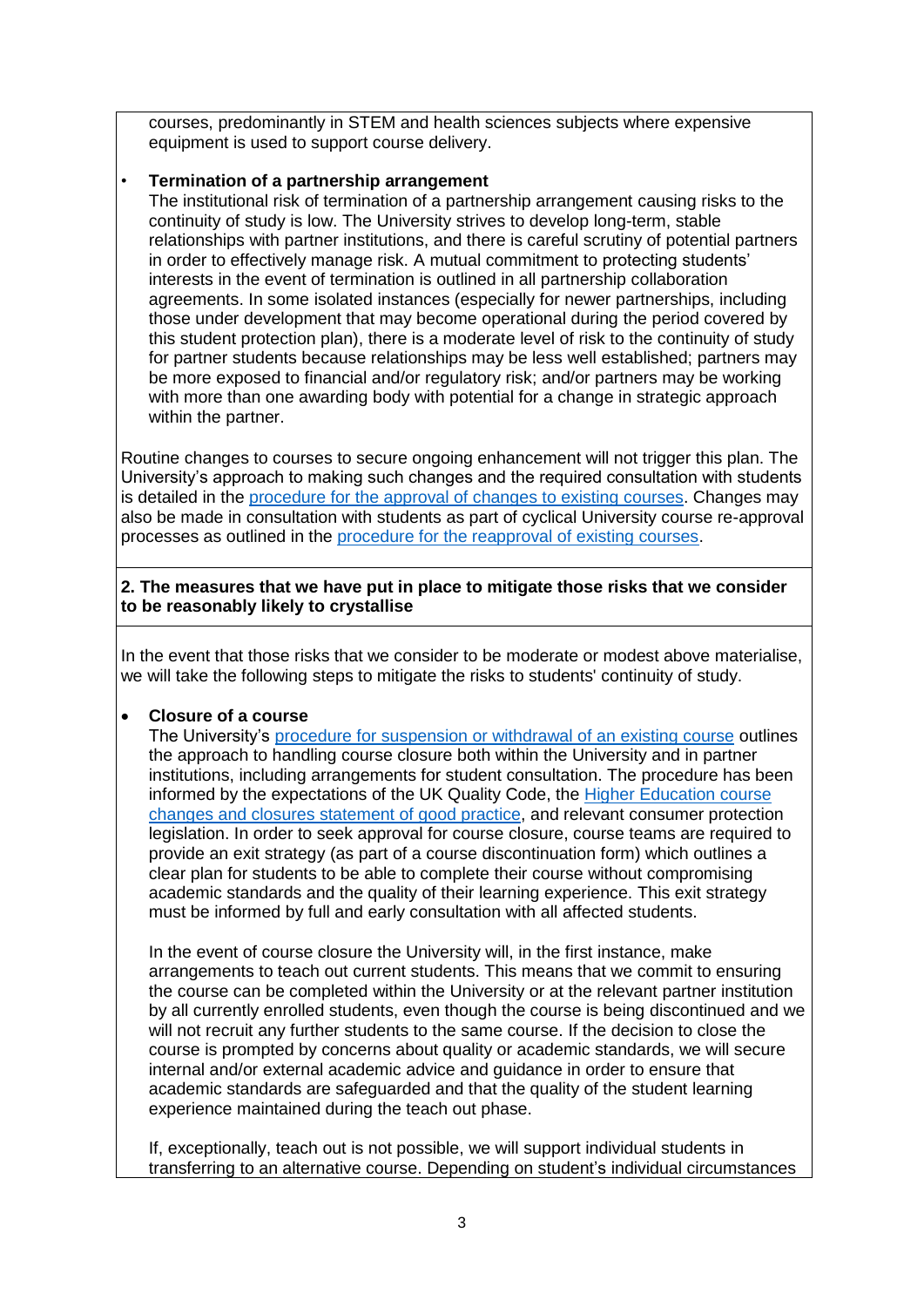and aspirations, this may either be within the University/partner institution or at another provider (utilising student transfer arrangements and facilitating transfer of credit through issue of relevant certification).

In handling course closure and potential student transfers, we will be mindful of the needs of students, including those with protected characteristics, and will ensure full consultation and the availability of appropriate support services (in accordance with our course withdrawal procedure).

#### **Suspension or revocation of the University's Tier 4 sponsor licence**

Robust procedures to monitor international student recruitment, attendance and achievement are in place, in line with UKVI expectations. These have been subject to internal audit where a number of recommendations have been implemented to enhance existing practice. Guidance for staff on UKVI requirements is available on the University intranet (MySuffolk) and training is provided on an ongoing basis.

In the event that the University's Tier 4 licence is suspended or revoked, the University will take all reasonable steps to minimise the resultant disruption to affected international students. This will include, as appropriate:

- working with UKVI to allow enrolled students to complete their current year of study
- working with UKVI to allow students already in receipt of a visa based on an allocated Confirmation of Acceptance for Studies (CAS) from the University to enrol and complete their studies
- offering students who have not commenced travel to the University the opportunity to postpone their application until the suspension or revocation has been resolved
- providing support to affected students to make an application to an alternative sponsor.

In all circumstances, we will ensure full consultation with affected applicants and students, as well as the availability of appropriate support services.

#### **Disruption of University activities through sustained industrial action by University staff**

The University has in place established frameworks for consultation and negotiation with recognised trade unions, and is committed to working closely with trade union colleagues to achieve reasonable solutions to matters that may arise. In the event that there is disruption to continuity of study as a result of sustained industrial action, the University will seek to:

- ensure that normal operations and services are maintained as far as possible
- $-$  take all reasonable steps to fulfil its responsibilities to students in ensuring that any disruption is minimised, and that as far as possible students are not disadvantaged by the action with regards to their academic progress.

 **Disruption to course delivery as a result of the unanticipated departure or prolonged absence of key members of academic staff**

The University seeks to mitigate the risk of single person dependencies for teaching by encouraging a team-based approach to course delivery. In the event of the loss or sustained absence of key academic staff, the University will seek to fill vacancies or provide temporary cover as soon as possible. We will achieve this through reassigning staff with equivalent skills and expertise, or through internal or external recruitment. In the case of provision at partner institutions, we will work with the relevant partner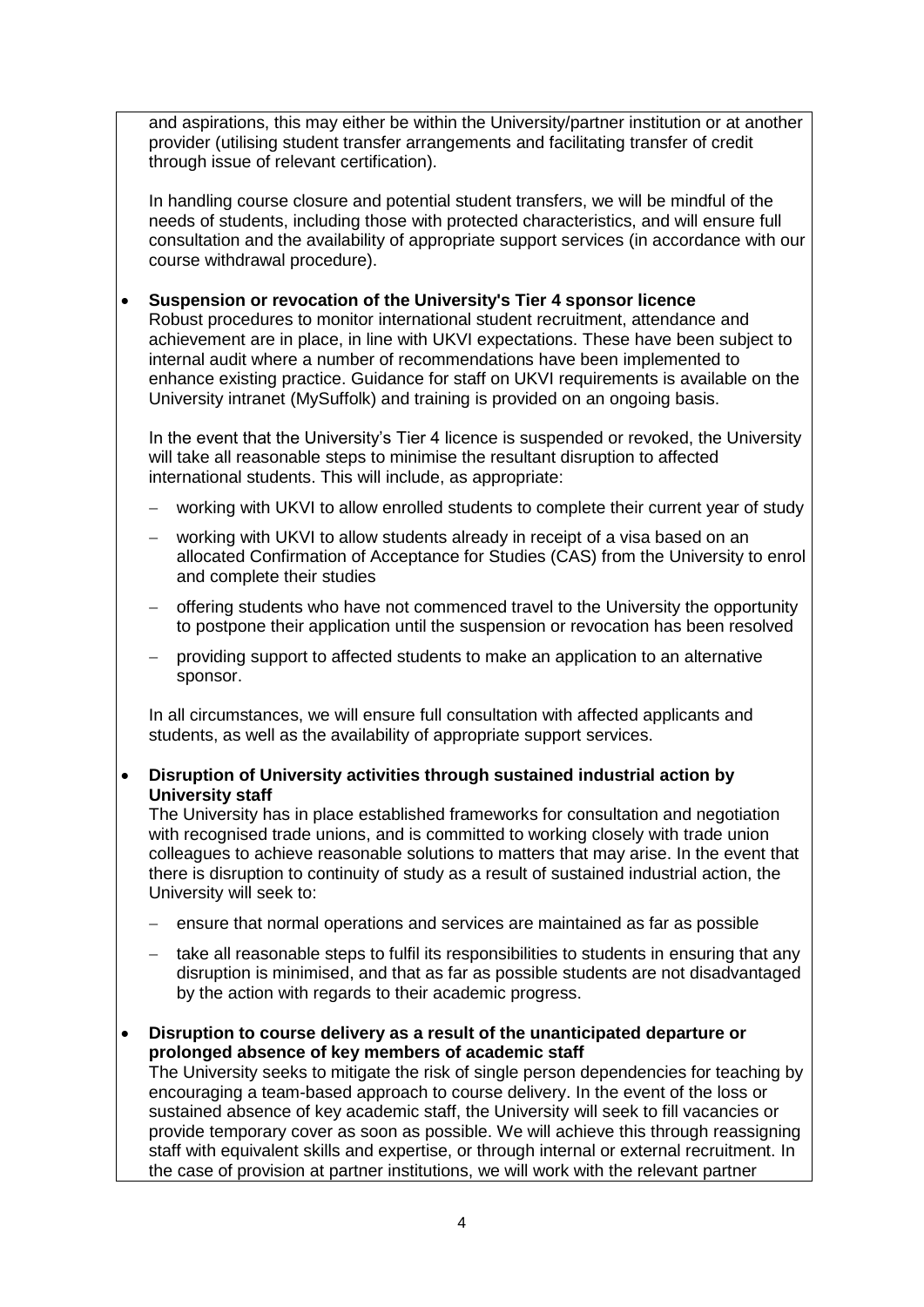institution (through the associated partnership management group) to ensure appropriate arrangements are in place to minimise disruption to course delivery.

#### **Loss of access to specialist resources (predominantly in the STEM and health sciences areas)**

The University seeks to mitigate the risk of loss of access to specialist resources through a range of measures including the purchase of high quality equipment (with duplication of vital resources), maintenance contracts, interim replacement arrangements, the establishment of networks of collaborators, and training of staff and students in appropriate use of equipment. In the event of loss of access to specialist resources and the lack of interim replacement arrangements, the University will draw on collaborative networks to secure temporary access to specialist resources until access is restored internally, or in the case of partner institutions will work with them to ensure appropriate temporary arrangements are in place.

#### **Termination of a partnership arrangement**

All partnership arrangements are subject to due diligence scrutiny to ensure that there is a sound academic, financial and legal case to support the proposed new partnership in line with institutional and/or school level strategic objectives, in accordance with the approval processes outlined in the University's [Partnerships Handbook.](https://www.uos.ac.uk/sites/default/files/partnerships-handbook.pdf) Legal agreements underpinning partnership arrangements are all required to include clauses relating to grounds for termination of the agreement and an appropriate exit strategy that ensures that the quality of the experience of students is not compromised in the event of the termination or expiry of the agreement.

In the event of the termination of a validated or sub-contractual partnership arrangement, the University will consider the following options in consultation with the partner institution and the students concerned:

- wherever possible, withdrawing from the partnership in a gradual or phased approach, over a period of time that would allow current students to complete their studies at the partner institution
- where this is not possible, supporting students to transfer to appropriate courses at the University or at other providers (depending on their individual circumstances) and facilitating any associated credit transfer (this may involve courses being delivered via alternative means, including distance or blended learning, where this would be beneficial and acceptable for the students concerned).

**3. Information about the policy we have in place to refund tuition fees and other relevant costs to our students and to provide compensation where necessary in the event that we are no longer able to preserve continuation of study**

Arrangements for the refund of tuition fees in the event of course closure or withdrawal of provision are outlined in the University's [Tuition Fee Policy,](https://www.uos.ac.uk/sites/default/files/University%20of%20Suffolk%20Tuition%20Fee%20Policy%2018-19.PDF_0.PDF) Section D. Section D of this policy applies to students studying an award of the University delivered by staff employed by the University. Where students are studying for a University of Suffolk award which is delivered by a partner of the University, students should refer to the Student Protection Plan of the partner provider. Additional detail on arrangements for the award of compensation to students in such circumstances has been added to the policy for the 2018-19 academic year. The University will consider an appropriate award on a case-bycase basis, informed by the circumstances and context of the situation.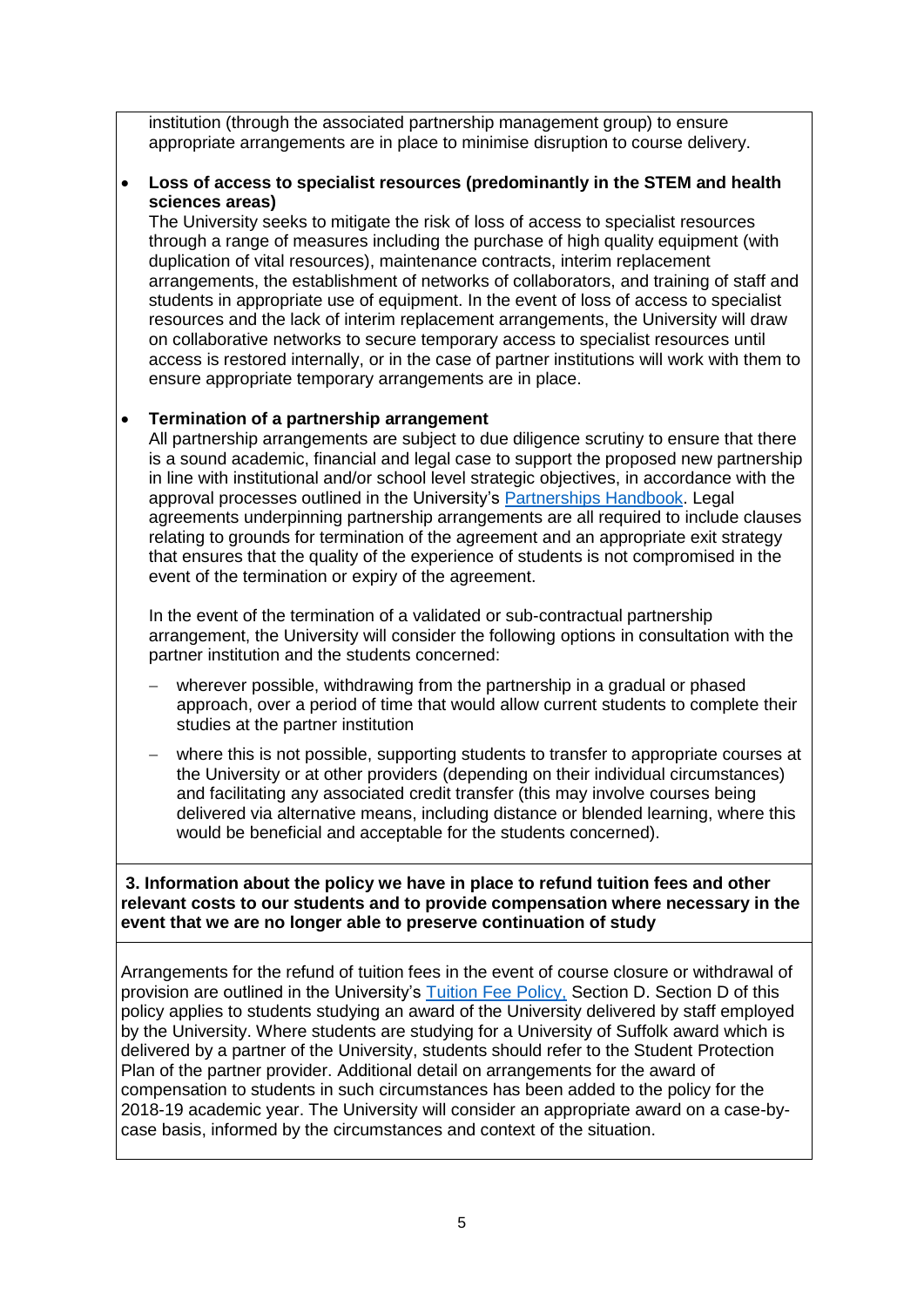The University's Board of Directors require the institution to maintain a minimum cash balance of 10% of turnover at all times, as a cushion against unexpected events. We would regard refunds and compensation for students who may be affected by noncontinuation of study as one such event. At 31 July 2018 we forecast our cash balances will reach £8.5m, which is around 23% of turnover.

#### **4. Information about how we will communicate with students about our student protection plan**

The student protection plan will be published on the University website to ensure that it is accessible to current and future students. It will also be signposted from other relevant student-facing documentation (such as the University's generic online student handbook) and in relevant student events (such as induction).

We will ensure that staff are aware of the implications of our student protection plan through incorporation of references to it in relevant University procedures and associated guidance (for example those relating to course modification, suspension and withdrawal).

The plan will be subject to annual review as part of our established cycle of policy and procedure review, coordinated by the University's Policies and Procedures Working Group and reporting to both the University Executive and the Senate. Students are represented on the Policies and Procedures Working Group and on Senate, facilitating student input.

More frequent reviews may also be required where there are changes to the University's risk register that have implications in terms of preserving continuity of study for students, in order to ensure a joined up approach. This will be overseen by the Executive.

The University will notify students of any changes which may affect their studies in a timely manner. Should this student protection plan be triggered, individual students will be notified by the Academic Registrar's office via email within two working days. Opportunities for both individual and collective discussion of the implications for students and options to ensure continuity of study will be provided. Advice and support will be available from the Academic Registrar via [academicregistrar@uos.ac.uk.](mailto:academicregistrar@uos.ac.uk) Additional independent advice and support is also available from the [University of Suffolk Students' Union.](https://www.uosunion.org/)

Material changes to courses that do not result in course closure will continue to be discussed and communicated with students in accordance with the timescales outlined in the [procedure for the approval of changes to existing courses.](https://www.uos.ac.uk/sites/default/files/Course-modification-procedure.pdf)

Students with concerns about the implementation of the student protection plan may submit a complaint using the University's established [complaints procedure.](https://www.uos.ac.uk/sites/default/files/Student-Complaints-Procedure.pdf) On completion of the procedure, if a student is dissatisfied with the outcome they may have recourse to the [Office for the Independent Adjudicator](http://www.oiahe.org.uk/) (OIA), the ombudsman for the higher education sector.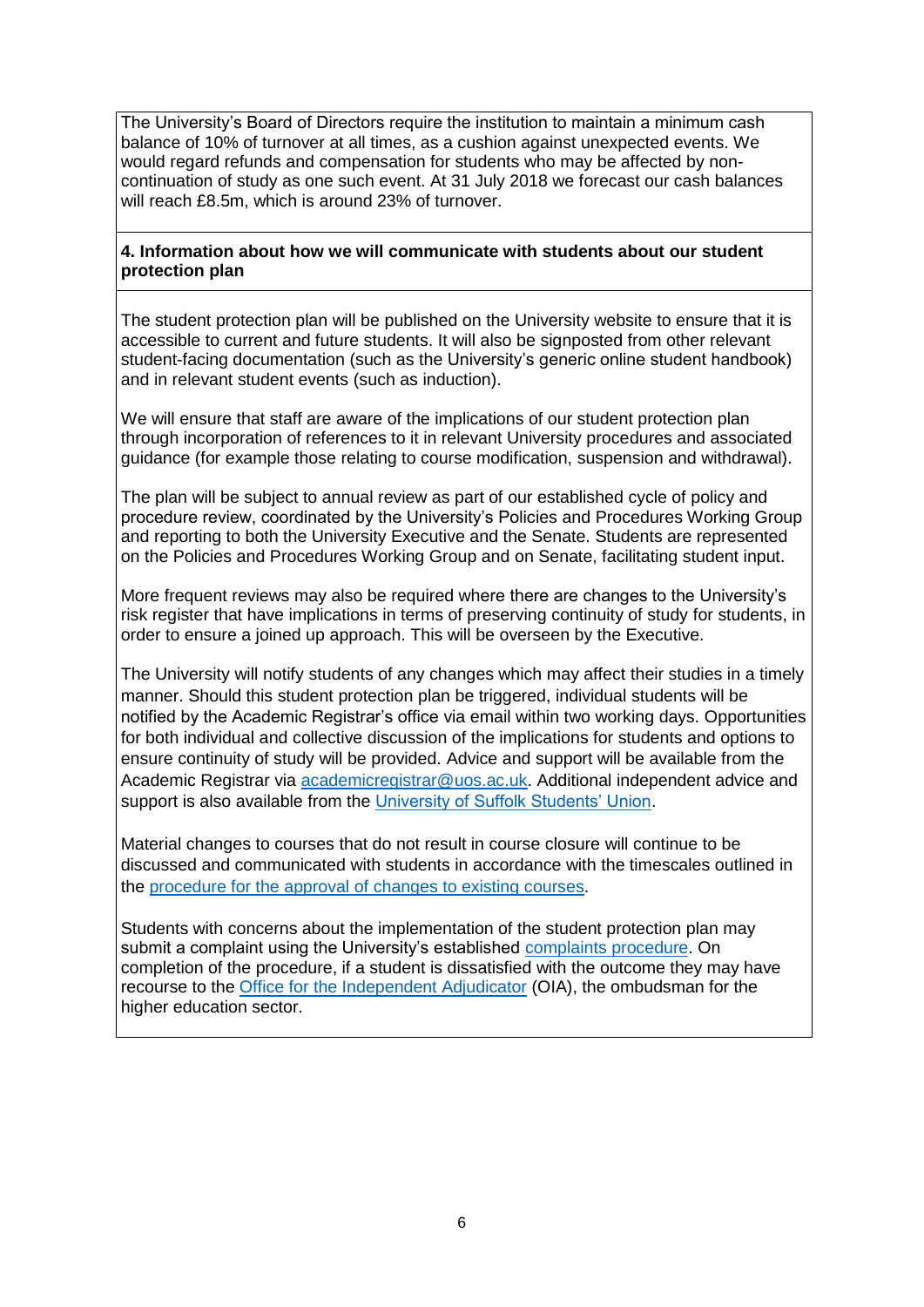#### **Appendix 1: Courses not covered by the Student Protection Plan**

If you are studying on any of the following courses, you are studying for an award of the University of Suffolk but you are registered with a different provider and taught by their staff.

This means that you are **not** covered by the University's Student Protection Plan. However, you may be covered by the Student Protection Plan of the partner provider and you should check this with them.

If you are studying on a programme delivered in partnership with the University, but where the University is not the awarding body (including Higher National Certificates and Diplomas) you are also not covered by this Student Protection Plan but may be covered by the plan of your provider.

| <b>Provider</b>                                             | <b>Course</b>                                                                                                                                                                                                                                                                                                                                                                                                                                 |
|-------------------------------------------------------------|-----------------------------------------------------------------------------------------------------------------------------------------------------------------------------------------------------------------------------------------------------------------------------------------------------------------------------------------------------------------------------------------------------------------------------------------------|
| <b>Billericay Education Consortium</b>                      | Postgraduate Certificate in Education (PGCE) Primary SCITT<br>Postgraduate Certificate in Education (PGCE) Secondary SCITT                                                                                                                                                                                                                                                                                                                    |
| <b>Inspiration Teacher Training</b>                         | Postgraduate Certificate in Education (PGCE) Primary SCITT<br>Postgraduate Certificate in Education (PGCE) Secondary SCITT                                                                                                                                                                                                                                                                                                                    |
| <b>London School of Commerce</b>                            | Business Foundation programme / Extended Business Foundation programme<br>BA (Hons) Business Studies (including Foundation Year)<br>BA (Hons) Business Studies (Accelerated degree)<br>BA (Hons) Business Studies [Progression route]<br><b>Master of Business Administration</b><br>Master of Business Administration [Progression route]<br>MBA Foundation programme / Extended MBA Foundation programme<br>Pre-sessional English programme |
| North Essex Teacher Training                                | Postgraduate Certificate in Education (PGCE) Primary SCITT<br>Postgraduate Certificate in Education (PGCE) Secondary SCITT<br>Professional Graduate Certificate (PGCE) in Education                                                                                                                                                                                                                                                           |
| Suffolk and Norfolk School Centred Initial Teacher Training | Postgraduate Certificate in Education (PGCE) Primary SCITT<br>Postgraduate Certificate in Education (PGCE) Secondary SCITT                                                                                                                                                                                                                                                                                                                    |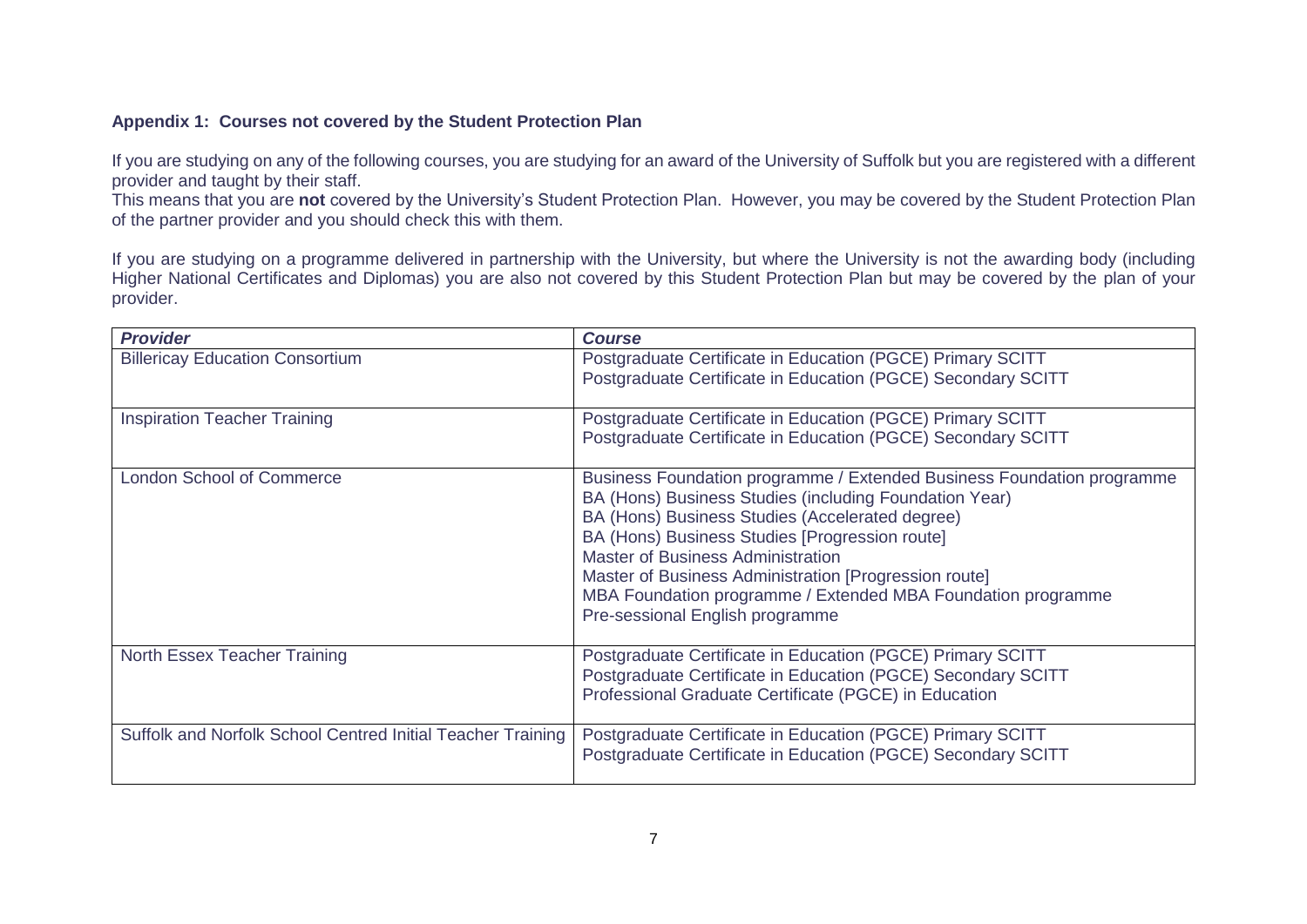| <b>Unitas</b>                               | <b>FdA Youth Justice</b>                                                                                                                                                                                                                                                                                                                                                                                                                                                                                                                                                                                                                                                                                                                                                                                                                                                                                                                                                                                                                                                                                                                                                                                                                                                                                                                                                                                                                                                                                                                                                                                                                            |
|---------------------------------------------|-----------------------------------------------------------------------------------------------------------------------------------------------------------------------------------------------------------------------------------------------------------------------------------------------------------------------------------------------------------------------------------------------------------------------------------------------------------------------------------------------------------------------------------------------------------------------------------------------------------------------------------------------------------------------------------------------------------------------------------------------------------------------------------------------------------------------------------------------------------------------------------------------------------------------------------------------------------------------------------------------------------------------------------------------------------------------------------------------------------------------------------------------------------------------------------------------------------------------------------------------------------------------------------------------------------------------------------------------------------------------------------------------------------------------------------------------------------------------------------------------------------------------------------------------------------------------------------------------------------------------------------------------------|
| University of Suffolk at East Coast College | BA (Hons) Applied Care Practice (Mental Health Support) [Progression route]<br>BA (Hons) Applied Care Practice (Adult)<br>BA (Hons) Applied Care Practice (Children & Young People)<br>BA (Hons) Applied Care Practice (Early Years)<br><b>FdSc Applied Computing</b><br>BSc (Hons) Applied Computing [Progression route]<br><b>BSc (Hons) Applied Psychology</b><br>BA (Hons) Arts Practice [Progression route]<br><b>FdA Business Management</b><br>BA (Hons) Children's Care, Learning and Development [Progression route]<br>FdA Children's Care, Learning and Development<br>FdA Children's Health, Play and Wellbeing<br><b>FdA Commercial Arts Practice</b><br>FdSc Computer Technologies (Software Development)<br>BSc (Hons) Computer Technologies (Software Development) [Progression<br>route]<br><b>BA (Hons) Design</b><br><b>FdA Early Years Practice</b><br><b>FdA Fashion and Textiles</b><br>BA (Hons) Inclusive Practice and Integrated Working [Progression route]<br>BA (Hons) Leadership and Management [Progression route]<br><b>FdSc Operations Engineering</b><br><b>BEng Operations Engineering [Progression Route]</b><br>BA (Hons) Person-Centred Counselling<br>BA (Hons) Photographic and Digital Media<br><b>FdA Social Care Practice</b><br><b>BA (Hons) Social Science</b><br>FdSc Sport, Health and Exercise<br>BSc (Hons) Sport, Health and Exercise [Progression route]<br>FdA Supporting Inclusive Learning and Practice<br>FdA Visual Effects and Post Production (Film)<br>BA (Hons) Visual Effects and Post Production (Film) [Progression route]<br><b>FdSc Wildlife Conservation and Animal Management</b> |
|                                             |                                                                                                                                                                                                                                                                                                                                                                                                                                                                                                                                                                                                                                                                                                                                                                                                                                                                                                                                                                                                                                                                                                                                                                                                                                                                                                                                                                                                                                                                                                                                                                                                                                                     |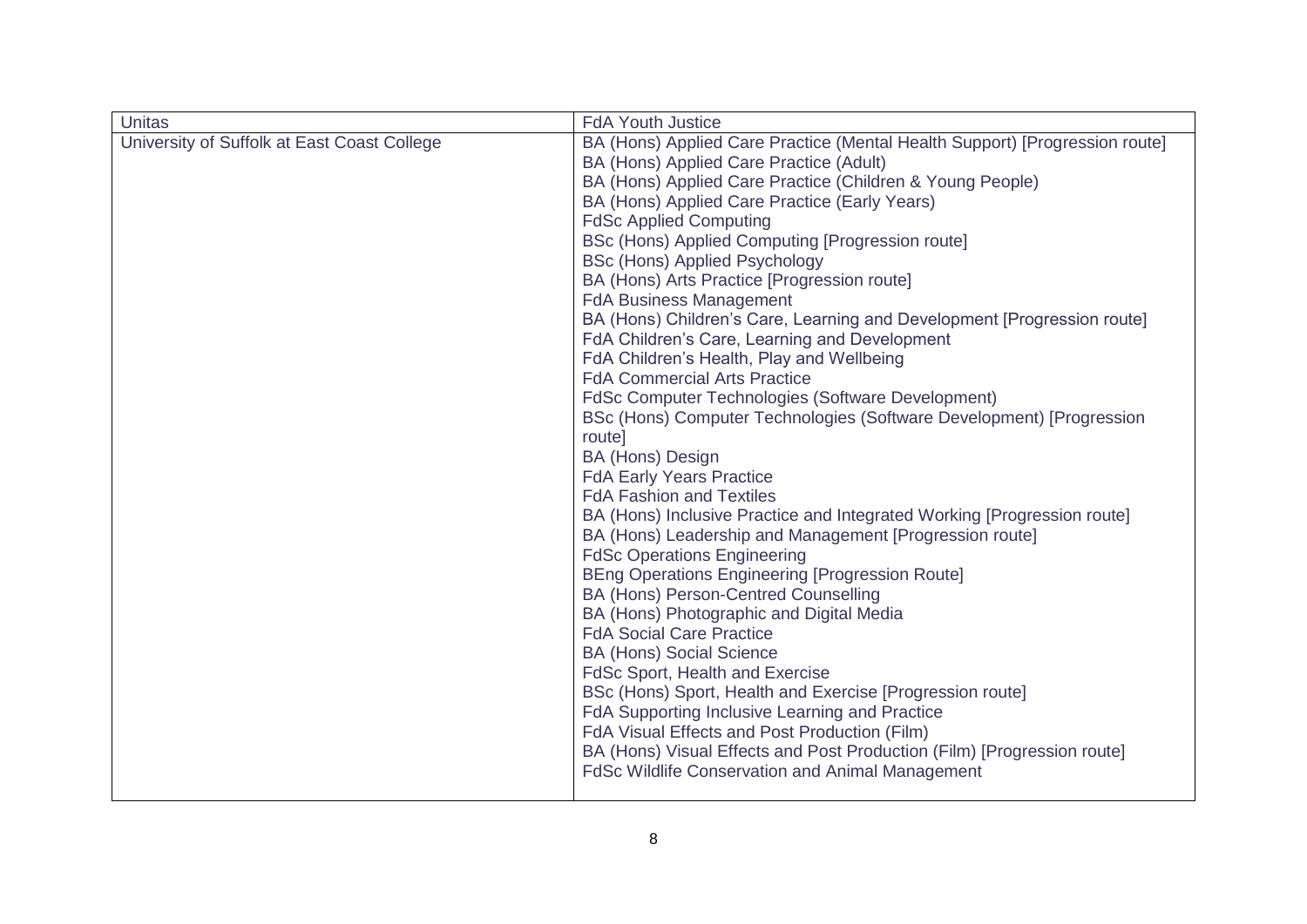| University of Suffolk at Suffolk New College  | <b>Certificate in Education</b><br><b>FdSc Civil Engineering</b><br>BSc (Hons) Civil Engineering [Progression route]<br>FdA Fashion Communication and Promotion<br>Professional Graduate Certificate (PGCE) in Education                                                                                                                                                                                                                                                                                                                                                                                                                                                                                                                                                                                                                                                                                                                                                                                                                                                                                                                                                                                                                 |
|-----------------------------------------------|------------------------------------------------------------------------------------------------------------------------------------------------------------------------------------------------------------------------------------------------------------------------------------------------------------------------------------------------------------------------------------------------------------------------------------------------------------------------------------------------------------------------------------------------------------------------------------------------------------------------------------------------------------------------------------------------------------------------------------------------------------------------------------------------------------------------------------------------------------------------------------------------------------------------------------------------------------------------------------------------------------------------------------------------------------------------------------------------------------------------------------------------------------------------------------------------------------------------------------------|
| University of Suffolk at West Suffolk College | BA (Hons) Applied Interior Design<br>BA (Hons) Applied Psychology and Sociology<br>BA (Hons) Applied Sociology and Law<br>BA (Hons) Applied Sociology and Religious Studies<br><b>BA (Hons) Applied Sport</b><br><b>BA (Hons) Arts Practice</b><br><b>FdSc Building Services Engineering</b><br>BA (Hons) Business and Management<br>BA (Hons) Business and Management (Events)<br>BA (Hons) Business and Management (Law)<br>BA (Hons) Business and Management (Marketing)<br>BA (Hons) Business Management and Applied Psychology<br>BA (Hons) Business Management and Entrepreneurship<br>BA (Hons) Business Management and Law<br><b>FdA Business Management</b><br><b>Certificate in Education</b><br><b>BSc (Hons) Computer Games Technology</b><br><b>FdA Computing and Management</b><br>BA (Hons) Computing and Management [Progression route]<br><b>FdSc Computing and Networking</b><br><b>FdSc Construction Management</b><br>BSc (Hons) Construction Management [Progression route]<br>BA (Hons) Counselling (Integrative)<br><b>FdA Counselling</b><br>BA (Hons) Counselling [Progression route]<br>BA (Hons) Creative and Commercial Music<br><b>BA (Hons) Early Childhood Studies</b><br><b>FdA Early Years Practice</b> |